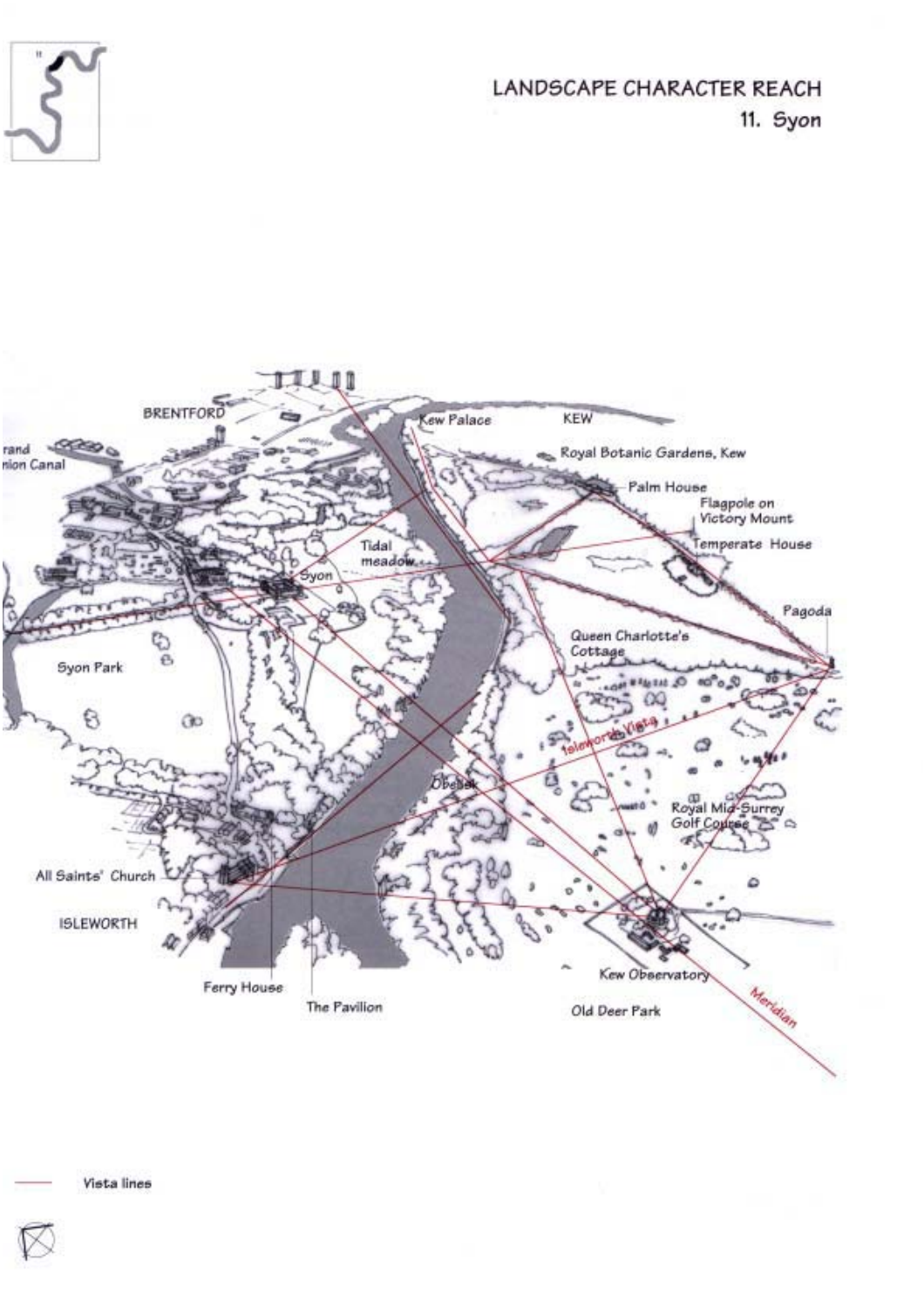

The Nesfield Avenues in the Royal Botanic Gardens, Kew focus onto the Syon vista. This 1920s photo shows the traditional management of Syon Park, maintaining the open tide meadow and Capability Brown tree clumps



Joseph Farington's view of Syon from Kew Gardens in 1795, showing the integration of the two landscapes

### **LANDSCAPE CHARACTER**

The Syon Reach is bordered by two of the most significant designed landscapes in Britain. Royal patronage at Richmond and Kew inspired some of the initial influential works of Bridgeman, Kent and Chambers. The current layouts of Syon and the Royal Botanic Gardens are still basically the work of Lancelot Brown and William Nesfield.

**Syon Park** is still essentially a Capability Brown landscape. The ha-ha, water meadows and tree clumps survive, though advancing willow and poplar scrub growth have merged the clumps, obliterated much of the meadow and blocked views to the river. An aerial photograph from as recently as the 1920s shows the 18th-century landscape intact. The imposing house, with the lion silhouetted on the roof, is now only revealed by a single narrowing window through the scrub. The channels of the water meadow have become blocked and the clay land drains are steadily eroding away into the Thames.

The Countryside Commission, English Nature and English Heritage are currently working with Syon Park to re-instate the tide meadow, the Capability Brown clumps and the visual connections to Kew and the river. Syon Park Limited has commissioned a landscape masterplan to advise on the management of the historic landscape and the layout and organisation of visitor facilities, parking and public access. The masterplan will help to set the guidelines for Syon's participation in the Countryside Commission Stewardship Scheme.

One of the critical factors in the plan will be the re-instatement of the **visual links** across the river. Lines drawn on the plans of Glover and Kent show an awareness of important sightlines from at least the 17th century. The square of Syon House is arranged on the cardinal points of the compass, to which later designs have responded. The north-south axis relates to the later meridian of the King's Observatory. The east-west axis, through the centre of the House, has been continued along the avenue towards Hounslow to the west and through the centre point of Nesfield's triangle of avenues in Kew towards the flagpole on the mount of the Temple of Victory to the east. Both the Syon and Kew avenues are in need of re-instatement.

The significance of the visual links is also being considered by the **Royal Botanic Gardens**. Nesfield's triangle of avenues still forms the basic structure of the Gardens, linking the Pagoda, the Temperate House, the Palm House and the window to the Thames, with its cross-vista through the centre of Syon House. The lines of the avenues could be sharpened and the triangular framework made clearer in guides to the Gardens, but the basic organising principle is still there. The relationship between the site and the outside landscape is less clear. The Isleworth Vista, marked on the 1920 OS Map between the Pagoda and All Saints' Church, has been blocked by golf course planting and river edge scrub, as has the Isleworth view from the Observatory. The view from Chambers' Observatory to his Pagoda is being closed by conifers. And the views south from both Queen Charlotte's Cottage and Kew Palace have been obscured by scrub. The Royal Botanic Gardens are sensitive to prevailing winds into the site from the south-west and to the intrusion of high rise buildings in Brentford to the north. For example, an office block across the M4 looms over the north-south Nesfield Avenue as well as dominating the view over Kew Bridge from the Green. The westerly views across to Syon, as shown in the Farington engraving and Turner's sketches, could however be re-opened without affecting screenings to the north or south.

The whole relationship between **Kew Gardens and the river** could also be improved. The Gardens have effectively turned their back on the Thames. Gradually the riverside promenades of Bridgeman and Brown have been planted out. The site of the Castellated Palace and Queen Elizabeth's Lawn have been turned over to parking and workshops (see Reach 12). And the river bank itself has been reinforced with massive steep concrete revetments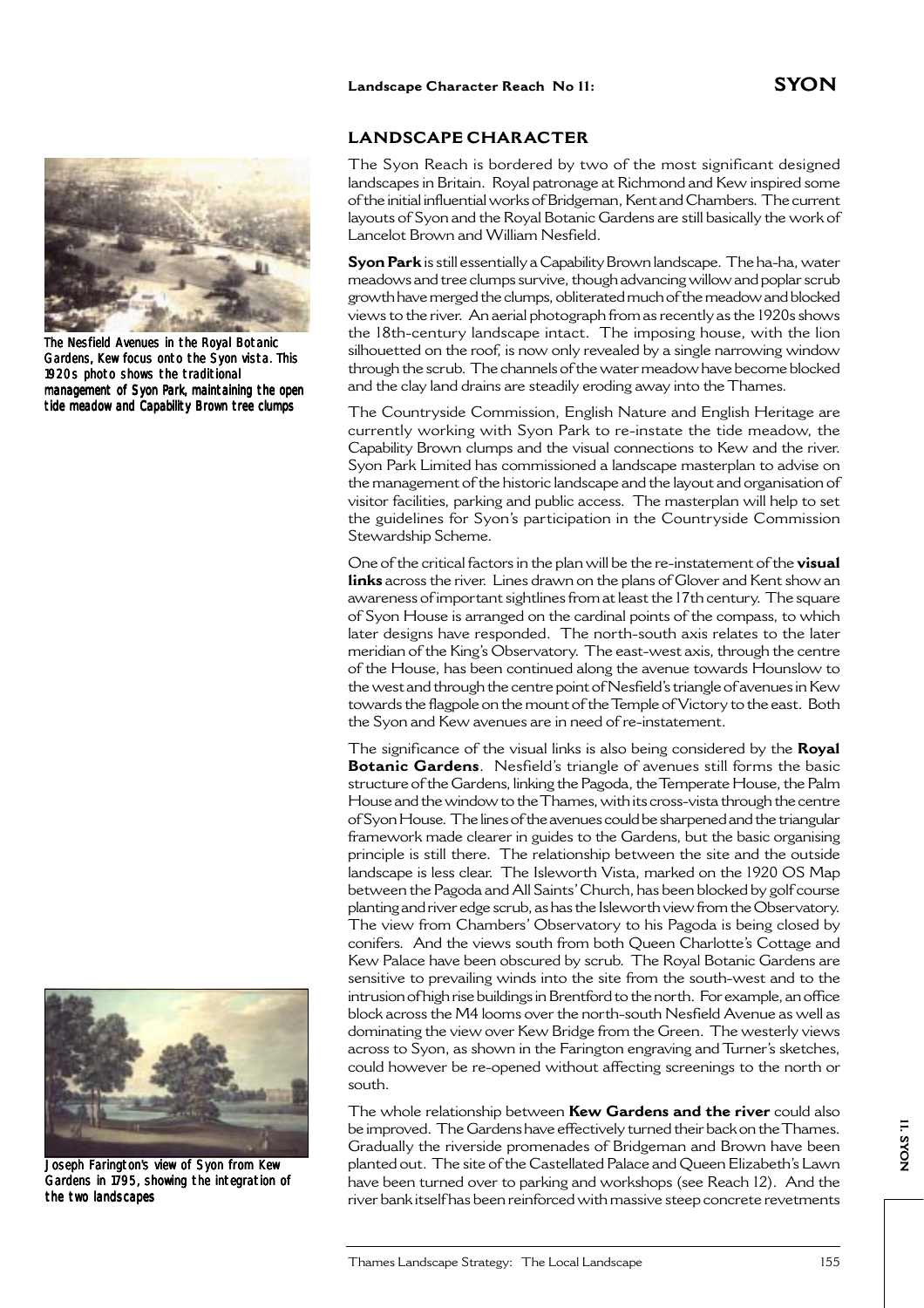to meet flood threats of pre-Tidal Barrier days. The parking, infrastructure and protection of the Botanic Gardens are complicated issues and the sums involved in any reorganisation considerable. Over the next century however, it may be possible to plan the future of the Gardens not only as a world-class research centre, but also to take advantage of the exceptional character and riverside setting of the historic landscape.

# **HISTORICAL BACKGROUND**

Syon's recorded history begins when one of Henry V's chantries, the **Syon monastery** opposite his Shene Palace, was moved to the present site of Syon House in 1431. At the Dissolution, the monastery was given to the Duke of Somerset, the Lord Protector, who built Syon House on the site with the materials of the abbey at the same time as he built his great Somerset House in London in 1547. The Protector of the Realm during Edward VI's minority was king in all but name and even addressed the King of France as brother. In 1552 Somerset was overthrown and executed, one of the accusations of his opponents being that he had raised a great terrace around Syon House as a prelude to fortifying it. The manor of Syon then forfeited to the crown, changed hands many times before the lease was obtained from Queen Elizabeth I by the 9th Earl of Northumberland, whose descendants live there to this day.

**Syon Park** has always combined landscaping by the best designers with a long-standing tradition of horticultural skills. The nuns had cultivated walled gardens and orchards and horticultural activity continued under William Turner, called the Father of English Botany, for the Lord Protector. Queen Mary recalled the nuns temporarily but as Fuller records there was difficulty in reassembling the original occupants of Syon Abbey as '*most of the elder nuns were in their graves and the younger in the arms of their husbands*'.

The 7th Earl of Northumberland, who inherited in 1748 may have been responsible for the demolition of Somerset's treasonable triangular terrace and the formation of a ha-ha. The formal gardens are shown in Jan Griffier's painting of c1710 and are still there on Rocque's survey of London of 1744 but Canaletto's painting of 1749 shows that they have been removed. When Rocque's map of Middlesex of 1754 was published, the landscape is in place with a '*church Walk*', a sinuous shrubbery walk leading from the house to the church at Isleworth. Payments to Capability Brown for one of his earliest commissions began in 1754 and a lake with bridges and Flora's column is described in the Syon entry of the *Environs of London* in 1761. In 1764 Brown worked, as Royal Gardener, for George III at Richmond Lodge, and was able to unite the landscape on both sides of the river. Richard Wilson painted an idyllic Arcadian scene showing the river landscape of Syon and Richmond gardens as they appeared in the 1760s.

**Kew Gardens** as we know them today are the result of the joining of the two adjacent royal estates of Kew and Richmond, formerly divided by Love Lane; ironically named in view of the animosity of the Prince of Wales and his parents. At Richmond Lodge the Duke of Ormonde had created long avenues from the house to the river and southwards towards Richmond Green. Queen Caroline was the patron of Charles Bridgeman and the new landscaping even before he was appointed Royal gardener in 1728. As seen on the Rocque map, her Richmond gardens had an ornamental canal, a river terrace, forest walks, an amphitheatre, and diagonal wilderness. William Kent's hermitage and Merlin's cave are also shown. It was in these gardens that Queen Caroline held her mock pastoral revels, based on the *fetes galantes* of Watteau's paintings. Chatelain shows the court playing at being simple rustics crossing to the Syon bank in the manner of Watteau's famous pilgrimage to the Isle of Love.

Capability Brown, commissioned by George III, broke up the Bridgeman avenues and formal groves extending the lawns to the river and letting in frequent views to the interior part of the gardens. He also demolished Kent's famous garden buildings. Richmond had always the advantage of the river, whereas William Chambers, working on the Kew landscape to the east had



Griffier's view of Syon in 1710 showing the raised terraces and formal gardens



Rocque's Plan of the House, Park and Hermitage of their Majesties at Richmond in 1736



The royal court playing at picnicking rustics in 1736 with Richmond Lodge in the background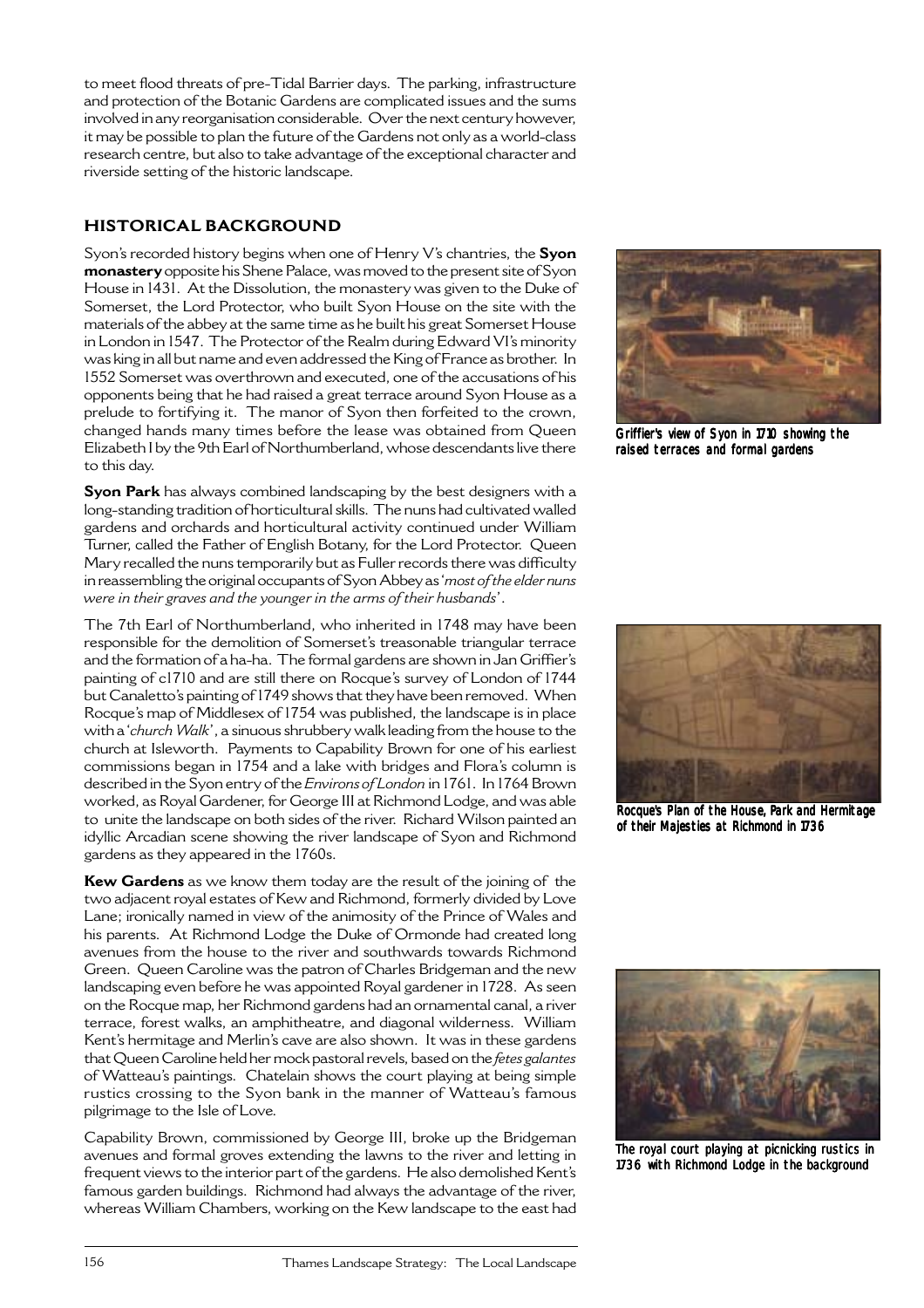

Chambers' Pagoda with the Mosque and the Alhambra in 1736



The white swan pedal-boat made for the future George III's seventeenth birthday

an unpromisingly flat and featureless site. As well as the botanical interest already provided for the Princess Augusta by her garden adviser, Lord Bute, and William Aiton, Chambers relied on his garden architecture for inwardlooking effect, erecting a mosque, an alhambra, a gothic cathedral, a ruined Roman arch, a Temple of Victory, a classical orangery and the spectacular 10-storeyed pagoda. In front of the White house, he created a lake with a white swan pedal boat, the 'Augusta', made for the future George III's 17th birthday.

When the **two gardens** were amalgamated in the 1840s, the lake was partially filled in and most of the buildings were removed. New entrance gates were erected on Kew Green when Queen Victoria opened the gardens to the public. The orangery and pagoda, a London landmark, remain as notable Chambers landscape buildings. The only Brown feature allowed to remain was his sunken laurel vale of 1773, now replanted as the rhododendron dell. The gardens we see today are the work of Sir William Hooker, the first Director of Kew, and the landscape architect, WA Nesfield. The designs adapted to the new conditions and opportunities that the amalgamation of the sites, public access and scientific research brought.

Nesfield made the new **Palm House**, designed by Decimus Burton, the pivot of his layout with a radiating pagoda vista, a vista of Syon, a broad walk and Holly walk roughly along the old Love Lane. Nesfield's parterre round the Palm House was redesigned after his death in 1881, but his vistas remain. Nesfield had formed a new smaller pond in front of the Palm House from the original lake in the Chambers layout and in 1857, when the **Temperate House** was built, Hooker decided that the pits dug for the gravel for its terrace should be made into a larger, more natural, lake nearer the river, where Queen Caroline's Merlin's cave once stood.

**The Queen's Cottage**, like Kew Palace, is under the control of the Historic Royal Palaces Agency within the Royal Botanic Gardens. A *cottage orné* with a small menagerie was built for Queen Charlotte and the younger members of her family. Fanny Burney often mentions the Queen's delight in retiring there, but when she took up residence at Kew Palace it was used as an ornamental dairy. In 1806 WT Aiton, who had taken over from his father as superintendent, was asked to design a flower garden in the paddocks of the cottage '*lately occupied by the kangaroos from Botany Bay*'. It remained a royal enclosure until 1897 when it became part of Kew Gardens.

## **NATURE CONSERVATION**



The Temperate House, parallel with the Pagoda-Palm House Avenue. A distant office block across the M4 looms over the vista.

At the boundary between the Old Deer Park and Kew Gardens, the grassland beside the **towpath** is dominated by California brome, a North American species which 'escaped' from Kew Gardens in the 1930s and is now common in many places in the area, particularly alongside the Thames. Pellitory-ofthe-wall, another plant which has a restricted range within London but is quite widespread locally, grows upon the brick wall in the ha-ha forming the boundary of Kew Gardens. Another special sight along the towpath is the purple hairstreak butterfly. The oak collection in Kew Gardens provides abundant food for caterpillars of the butterfly. This species tends to fly high around the canopy, where it is hard to see, but it will descend to feed on the nectar of bramble flowers which are abundant along the edge of the path.

The strip of secondary woodland which runs along the western boundary of the **Old Deer Park**, adjacent to the towpath, would benefit from woodland management to create a more diverse age structure and to open sunny glades to enhance the woodland habitat, and also the wetland habitat of the ha-ha as described under Landscape Character Reach 10.

Growing in the **tidal mud** on the Richmond side of the river, is a large stand of sea club-rush. This species is typically a brackish water plant, but the river water at this point is fresh at all times except when the river is exceptionally low and salt water can penetrate further upstream. Associated riparian species here include great yellow-cress, pink water speedwell and marsh ragwort, all of which are rare in London. A few plants of purple loosestrife also grow on the intertidal mud but this species is much more abundant on the bank top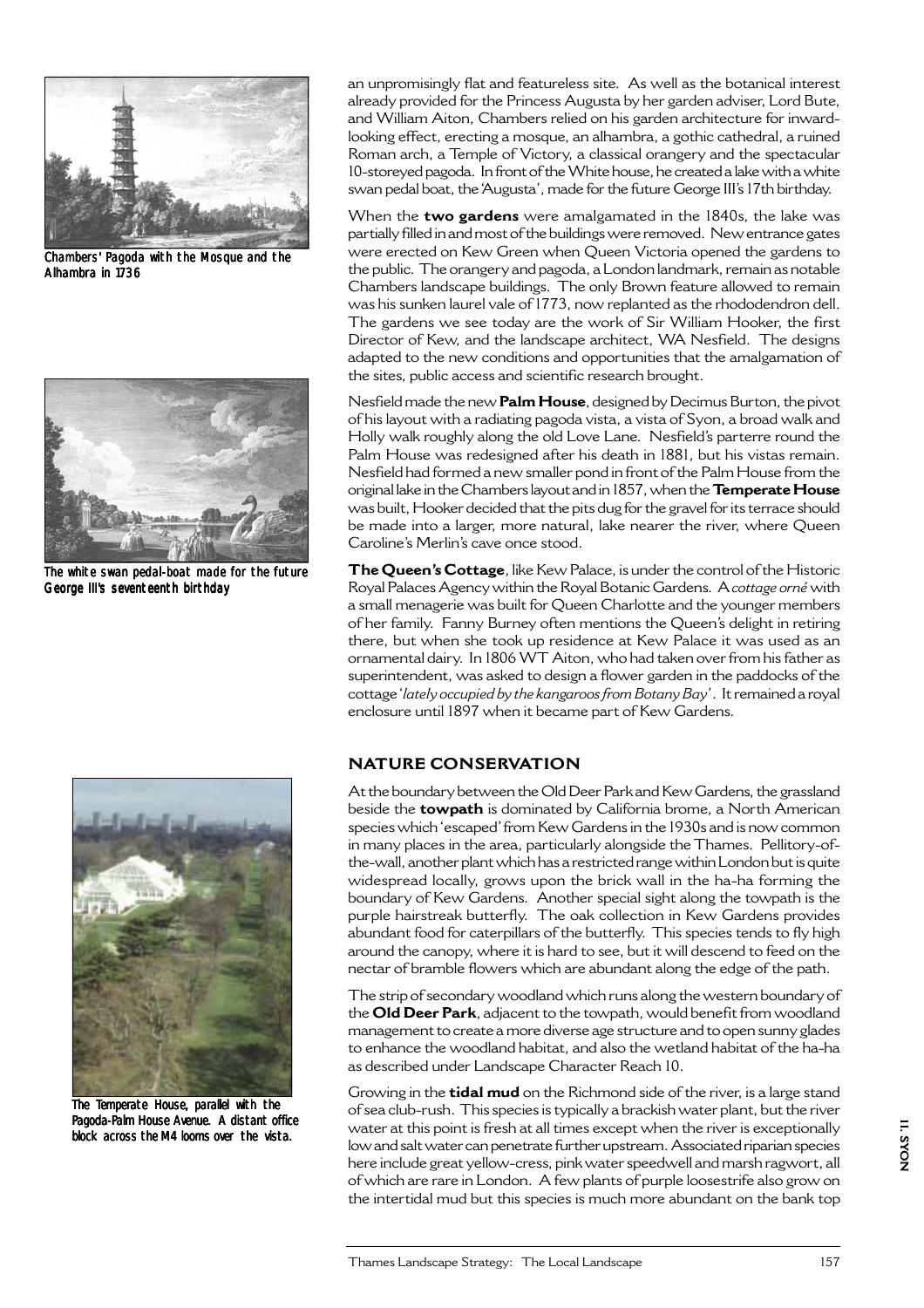where it forms bright swathes in summer. The river banks on the Surrey side of the river have cracks and loose areas which have enabled plants to establish making solid walls look considerably more attractive. A joint NRA/LBRuT project, experimenting with willow spiling, begins in 1994.

The **Royal Botanic Gardens** at Kew has a global significance for its botanical collections. There are also some semi-natural areas, the most extensive of which is the woodland around Queen Charlotte's Cottage in the south west of the gardens. Oak is the main canopy tree, beneath which rhododendron provides cover for mammals and birds. Sheets of bluebells in spring, are followed later in the year by quantities of flowers of two naturalised plants: perfoliate alexanders and martagon lily. Much of the grassland in the gardens has been re-seeded and treated with herbicides in the past, but some areas retain their original acidic character. Herbicides are no longer used on the grassland, and it is intended to return much more of the sward to its original character, especially in the arboreta. There are at least two bat roosts in the gardens, with several species of bats. Breeding birds include all three British woodpeckers, and spotted flycatchers, and the abundant bird and mammal life is preyed upon by sparrow hawks, kestrels and up to four pairs of tawny owls. Woodcocks, rare birds in London, are regularly seen in winter in the Queen Charlotte's Cottage grounds. Frogs, toads and newts all breed in a small marshy pond within the woodland area, and these provide food for grass snakes which were introduced to the gardens a few years ago.

The tide meadow at **Syon Park**, scheduled as a Site of Special Scientific Interest, is one of the few remaining Thames-side wetland areas. It is particularly unusual because part of the land is inundated twice daily by the tide. There is an interesting gradation of habitat from the river bank inland. In recent years, scrub has encroached on the heavily channelled intertidal muds. This is backed by wet grassland and reed beds which are also regularly inundated. In turn this area of grassland is backed by a drier area of grassland extending to the ha-ha fronting Syon House. Apart from the willow woodland, this area had changed little over the past several hundred years until the scrub invasion of the last few decades.

The scrub encroaching onto the riverside muds consists of a wide variety of willows and poplars, merging with historic clumps of lombardy poplar and swamp cypress. The shrub layer is not very diverse, being mostly elder, but the ground flora taking hold on the thick muds includes cow parsley and hemlock water dropwort. As the woodland is relatively recent, it would be beneficial to reduce its extent but keep some areas for roosting birds, particularly herons. The grazing regime will need to be adjusted to restrict encroachment of the woodland over the grassland areas. The creeks, which are a distinctive feature of the site, extend from the Thames well into the grassland. They are largely devoid of vegetation under the shade of the woodland canopy but are otherwise colonised by a large number of marsh plants, as described below. The reduction of the wooded area over the creeks will increase their floral diversity.

The meadow which is regularly inundated is dominated by reed sweet-grass but with a wide variety of other marshland plants also occurring. Marsh ragwort, yellow flag, marsh foxtail, water mint and meadow sweet are some of the flowers. The drier neutral grassland further inland is dominated by meadow-grasses, rye grass and species of bent. There are large tussocks of tufted hair grass in the transitional zone.

Apart from the tidal meadows, the long lake within the pastures west of the main entrance drive, is important for nature conservation. Its margins are normally luxuriously vegetated providing good cover for many waterfowl. However, the lake has recently been dredged and it will be some time before the plants are restored completely. Great water dock, galingale and glaucous bulrush are all species of restricted distribution in London which are found on the lake edge. The surrounding pastures are closely grazed by cattle and are not of particular botanical interest as the sward is mainly rye grass. The proposed management for the pastures is continued grazing with no application of herbicides or fertilisers and this, in time, should lead to the development of a more diverse sward as the fertility drops.

#### 'So sits in vegetable pride Imperial Kew by Thames's glittering side' Erasmus Darwin



The Syon Conservatory is open for private functions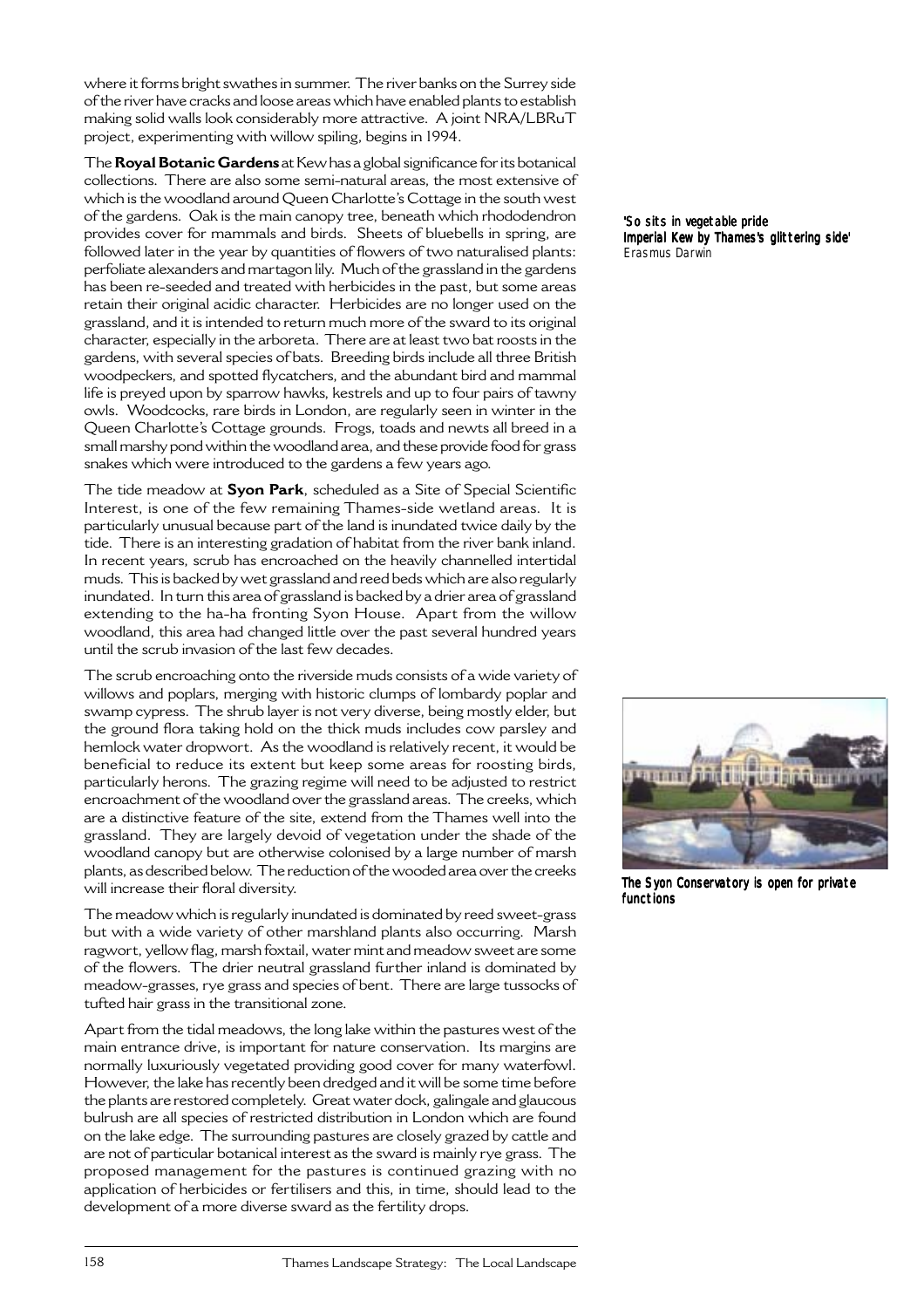## **PUBLIC ACCESS AND RECREATION**

The Royal Botanic Gardens and Syon are open to the public, with a variety of facilities ranging from conservatories to the museums at Kew and the Butterfly House at Syon. Both gardens have entrance charges. The Royal Mid-Surrey Golf Club is private, but access to the King's Observatory and the astronomy museum, in the centre of the course, can be arranged by appointment.

There is continuous public access via the Thames Path along the towpath to Kew and tortuous access from the Brentford waterfront up the Grand Union Canal to Osterley. A link from the Canal through Syon to Isleworth, if combined with the re-instated ferry to Kew, would create a popular circular walk and perhaps justify the re-opening of the Isleworth gate to the Royal Botanic Gardens (see Landscape Character Reach No 12).

| Boatyards:        | None                                                                                                                                                                                                                                                                                                                                                 |                                                                                                              |                                                                                                                                                        |
|-------------------|------------------------------------------------------------------------------------------------------------------------------------------------------------------------------------------------------------------------------------------------------------------------------------------------------------------------------------------------------|--------------------------------------------------------------------------------------------------------------|--------------------------------------------------------------------------------------------------------------------------------------------------------|
| Water recreation: | Informal                                                                                                                                                                                                                                                                                                                                             |                                                                                                              |                                                                                                                                                        |
| Land recreation:  | Kew towpath<br>Royal Botanic Gardens<br>Syon House and Conservatory<br>Syon Park<br>Syon Butterfly House and Museums<br>Thames Path                                                                                                                                                                                                                  | Grade I<br>Grade I<br>Grade I                                                                                | LBRuT<br>Private<br>Private<br>Private                                                                                                                 |
| Refreshment:      | Royal Botanic Gardens<br>Syon                                                                                                                                                                                                                                                                                                                        |                                                                                                              |                                                                                                                                                        |
| Landmarks:        | All Saints' Church, Isleworth<br>Flora's Column, Syon<br>King's Observatory<br>Kew Palace<br>Norwegian flagpole on Victory Mount,<br><b>RBG</b><br>Orangery, Royal Botanic Gardens<br>Pagoda, Royal Botanic Gardens<br>Palm House, Royal Botanic Gardens<br>Queen Charlotte's Cottage<br>Syon Conservatory<br>Temperate House, Royal Botanic Gardens | Grade II<br>Grade II<br>Grade I<br>Grade L<br>Grade I<br>Grade I<br>Grade I<br>Grade I<br>Grade L<br>Grade L | Church<br>Common.<br>Private<br>Crown Estate<br>Crown Estate<br><b>RBG</b><br>RBG<br><b>RBG</b><br><b>RBG</b><br>Crown Estate<br>Private<br><b>RBG</b> |
|                   |                                                                                                                                                                                                                                                                                                                                                      |                                                                                                              |                                                                                                                                                        |

#### **LOCAL INTEREST GROUPS:**

*Amenity and Local History:* Friends of Royal Botanic Gardens Hounslow and District History Society Kew Society Isleworth Society Richmond Local History Society River Thames Society (Upper Tidal)

#### *Nature Conservation:* London Wildlife Trust

**PRINCIPAL LAND USES**

The entire area is still dominated by the historic landscapes of Syon and Kew. The Royal Botanic Gardens, the Royal Mid-Surrey Golf Course and Syon Park Limited have modified the parkland settings for public enjoyment and research.

#### **SIGNIFICANT SITES UNDER PRESSURE FOR DEVELOPMENT:**

Lower Nursery

- *Sites Main landscape factors for consideration*
	- importance of the original Bridgeman and Brown river promenades
	- site of Castellated Palace and Queen Elizabeth's Lawn
	- setting of Kew Palace
	- access via constricted Kew Green
	- parking constraints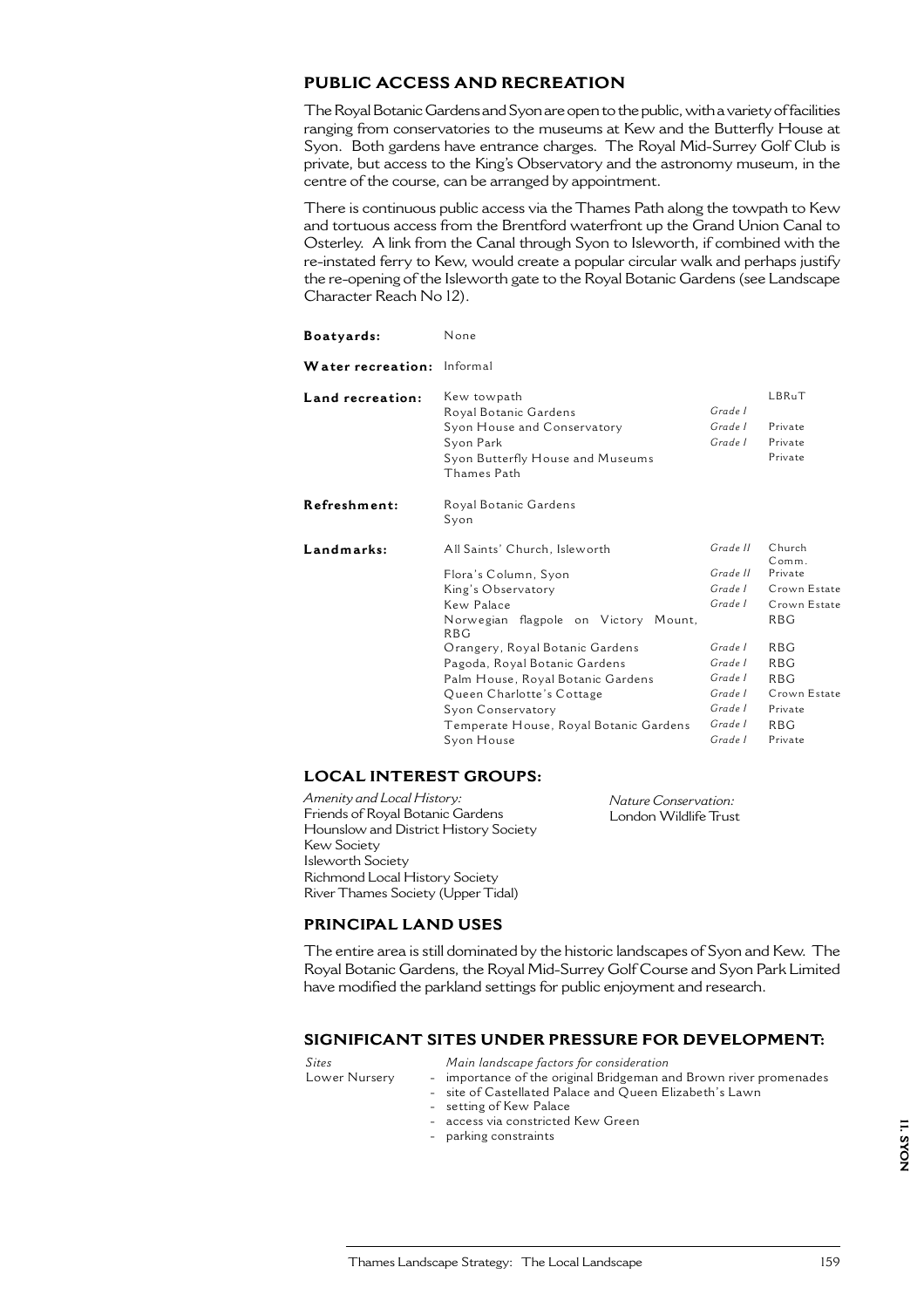The following proposals have been identified as part of the survey and analysis of the Thames Landscape Strategy. The policy proposals amplify the issues raised in Chapter 2 to be included in Supplementary Planning Guidance. The project and management proposals are recommended for incorporation into national agency and local government work programmes, co-ordinated by a Project Officer and Officers' Steering Committee (see Chapter 5). All proposals would require full consultation before implementation:

|                         | <b>Policy Proposals</b><br>Policy                                                                                                                                                                                                                                                | Reference                                                                                            |
|-------------------------|----------------------------------------------------------------------------------------------------------------------------------------------------------------------------------------------------------------------------------------------------------------------------------|------------------------------------------------------------------------------------------------------|
| Pol 11.1                | Conserve and enhance the Syon SSSI and the Grade I historic landscapes of Syon<br>Park and the Royal Botanic Gardens.                                                                                                                                                            | LBRuT: ENV 12,<br>13.32(7/11)<br>LBH: ENV4.1,4.7, 4.10,5.1                                           |
| Pol 11.2                | Protect the visual links between:<br>Syon, the river and Kew Gardens<br>Syon and the King's Observatory<br>King's Observatory and Isleworth<br>The Pagoda and Isleworth<br>The Pagoda, the Temperate House and the Palm House<br>Queen Charlotte's Cottage and the Old Deer Park | LBRuT: RIV I, ENV 2<br>LBH: ENV 1.6a                                                                 |
| Pol 11.3                | Prevent any further parking on the river edge and remove existing parking if and<br>when suitable alternative parking sites become available.                                                                                                                                    | LBRuT: RIV 1<br>LBH: ENV 4.7                                                                         |
| Pol 11.4                | Conserve and enhance the nature conservation interest of the river and its<br>corridor, with particular attention to the tide meadow at Syon Park.                                                                                                                               | LBH ENV 5.1, 6.7                                                                                     |
|                         | <b>Project Proposals</b>                                                                                                                                                                                                                                                         |                                                                                                      |
| Proj 11.1               | Project<br>Cut back invading scrub to reveal the Capability Brown tree clumps and re-open<br>tidal meadow at Syon Park.                                                                                                                                                          | Initiative<br>LBH:ENV4.7,5.1,5.5,6.7<br>Syon Park Ltd<br>Eng Her, Eng Nat,<br>Countryside Comm       |
| Proj 11.2               | Conserve and where necessary restore the Syon river banks and water meadow<br>channels.                                                                                                                                                                                          | NRA, Syon Park Ltd<br>Eng Her, Eng Nat,<br>Countryside Comm                                          |
| Proj 11.3               | Conserve and enhance the east-west axial visual line through Syon to Kew, re-<br>instating the Syon avenues.                                                                                                                                                                     | Syon Park Ltd<br>Royal Bot. Gardens                                                                  |
| Proj 11.4               | Sharpen the triangle of Nesfield Avenues as the landscape framework of the Royal<br>Botanic Gardens.                                                                                                                                                                             | Royal Bot. Gardens                                                                                   |
| Proj 11.5<br>Proj 11.6  | Make the formal landscape structure of Kew clearer in signs and guides.<br>Re-open Isleworth vista from the Pagoda.                                                                                                                                                              | Royal Bot. Gardens<br>LBRuT: RIV 1,<br>13.32 (11) Eng Her.<br>Royal Bot. Gardens<br>Royal Mid-Surrey |
| Proj 11.7               | Re-open Isleworth and Syon vistas from the Observatory.                                                                                                                                                                                                                          | LBRuT: RIV 1,<br>13.32 (11) Eng Her.<br>Crown Estate<br>Royal Mid-Surrey                             |
| Proj 11.8               | Re-open views south from Queen Charlotte's Cottage over the Hooker ha-ha and<br>from the Nesfield Avenue to the King's Observatory.                                                                                                                                              | Royal Bot. Gardens                                                                                   |
| Proj 11.9<br>Proj 11.10 | Re-instate the river walk and views in the Royal Botanic Gardens.<br>Re-instate the Isleworth ferry and promote the circular walk from Kew to<br>Brentford to the Grand Union Canal and Syon.                                                                                    | Royal Bot. Gardens<br>LBRuT: RIV 7<br>LBH: C 5.10, ENV 6.4<br>Countryside Comm<br>British Waterways  |
|                         | <b>Management Proposals</b><br>Management                                                                                                                                                                                                                                        | Initiative                                                                                           |
| $Mng$ 11.1              | Manage the meadows and pastures of Syon Park by grazing, without applying<br>herbicides or fertilisers.                                                                                                                                                                          | LBH, Syon Park Ltd<br>Eng Her, Eng Nat,<br>Countryside Comm                                          |
|                         | Mng 11.2 Control scrub growth and ha-ha management on the Kew townath                                                                                                                                                                                                            | LBRuT: RIV 3                                                                                         |

- Mng 11.2 Control scrub growth and ha-ha management on the Kew towpath.<br>Mng 11.3 Manage tree screens to protect the Roval Botanic Gardens from pre
- Manage tree screens to protect the Royal Botanic Gardens from prevailing southwesterly winds and intrusive views from the north.
- Mng 11.4 Manage the marshy pond and woodland around Queen Charlotte's Cottage gardens to maintain a thriving wildlife area.

Royal Bot. Gardens

Royal Bot. Gardens LBRuT: ENV 8